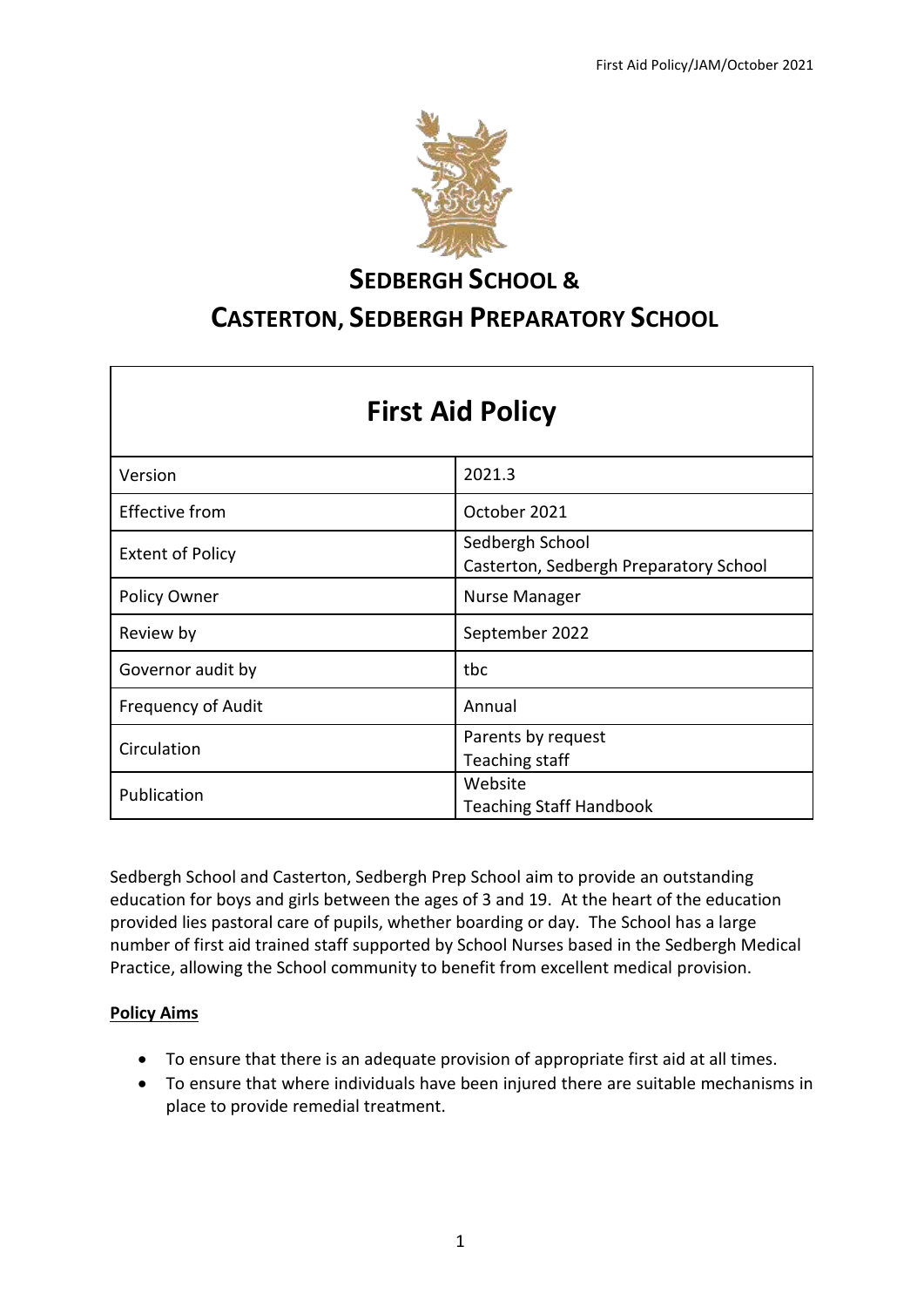## **Responsibilities of a first aider**

- Assess a situation quickly and safely, and summon appropriate help
- Never put yourself at risk
- Identify, as far as possible, the injury or the nature of the illness
- Protect the casualty from danger
- Give early, appropriate and adequate treatment in a sensible order of priority
- Report the accident and fill in appropriate documentation

## **Telephoning for help**

Call the Sedbergh School Medical Centre on *01539 718164* but if urgent call *07799 696897*.

If you require an ambulance: dial 999. You will be asked which service you need and put you through to an appropriate control officer.

Always give the following information –

- Your telephone number
- The exact location of the incident, a road name or number, if possible, and any other junctions or land marks.
- The type and seriousness of the incident
- The number, sex and age of the casualties and any other details about their condition
- Always make sure that there is someone to guide the ambulance to the exact location of the injured person.

#### **First Aid Boxes – Senior School Locations –**

- Common Room
- Chemistry Block
- Biology Department
- Buskholme Pavilion
- Swimming Pool

## **First Aid Boxes – Prep School Locations –**

- School Office
- Pre-Prep *ground and first floor*
- Beale House
- Cressbrook House
- Kitchen
- Art Block *ground and first floor*
- Swimming Pool
- Sports Hall *in adjacent Domestic Science room*
- Main School Office
- All Boarding Houses
- Queen's Hall
- Bursary
- Each minibus
- Science laboratories *1 in each laboratory*
- Rifle range
- Riding Stables
- Maintenance shed
- Each minibus
- Works Vehicles
- Sports Field *garage adjacent to astroturf*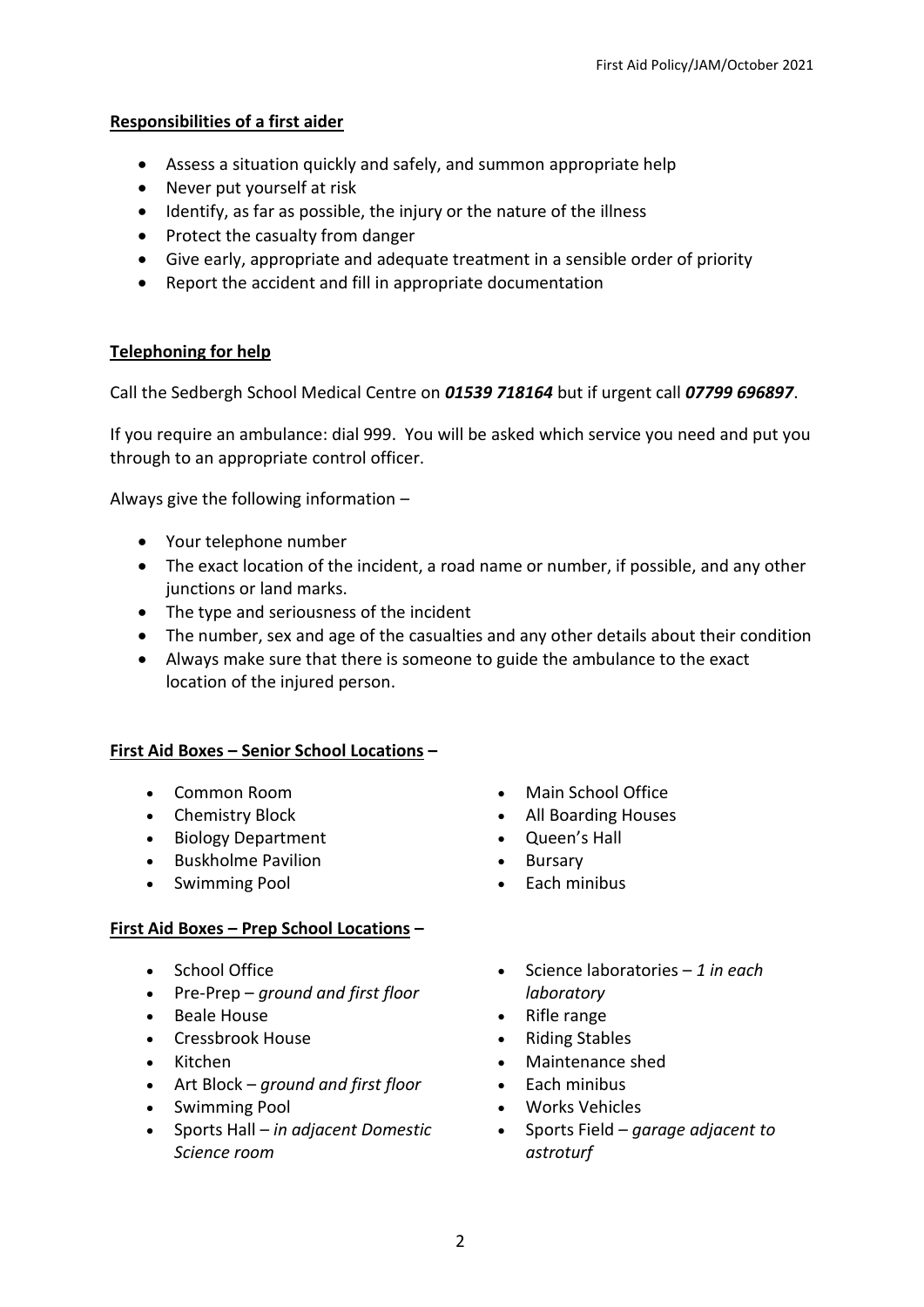These are refilled termly – but staff must notify the School Medical Centre if replacement stock is needed.

## **Basic Life Support**

- Ensure the safety of the first aider and the casualty
- Check the casualty for response
- If the casualty does not respond
- Shout for help
- Turn the casualty onto their back
- Open the airway using head tilt / chin lift
- Look / listen for chest movement / normal breathing
- If the casualty is not breathing normally commence CPR
- 30 chest compressions to two rescue breathes
- If you are unable or unwilling to give rescue breathes just give chest compressions until help arrives.

*Please see attached Resuscitation Council Guidelines for further details.* 

#### **Anaphylaxis**

Anaphylaxis is an extreme allergic reaction. It can happen in seconds and the casualty can deteriorate very quickly.

Presentation – the airway may become swollen or obstructed, there may be wheezing, gasping for breath, rapid pulse, swelling of the face and neck, vomiting and diarrhoea.

#### Management

- Place the casualty in a comfortable position to aid breathing
- Keep calm
- If the casualty collapses place them in a recovery position
- Call the medical centre immediately and 999
- Administer an Epipen remove the blue cap, hold the Epipen 10cm away from the thigh and jab the orange tip firmly against the outer thigh and hold in position for 10 seconds.
- Administer a second Epipen 5-15 mintes later if symptoms not settling.

Epipens are located in –

## Senior School

- Medical Centre
- Duty nurse
- Queen's Hall
- Common Room

Prep School

- Medical room
- Kitchen

In addition pupils with anaphylaxis have Epipens in house.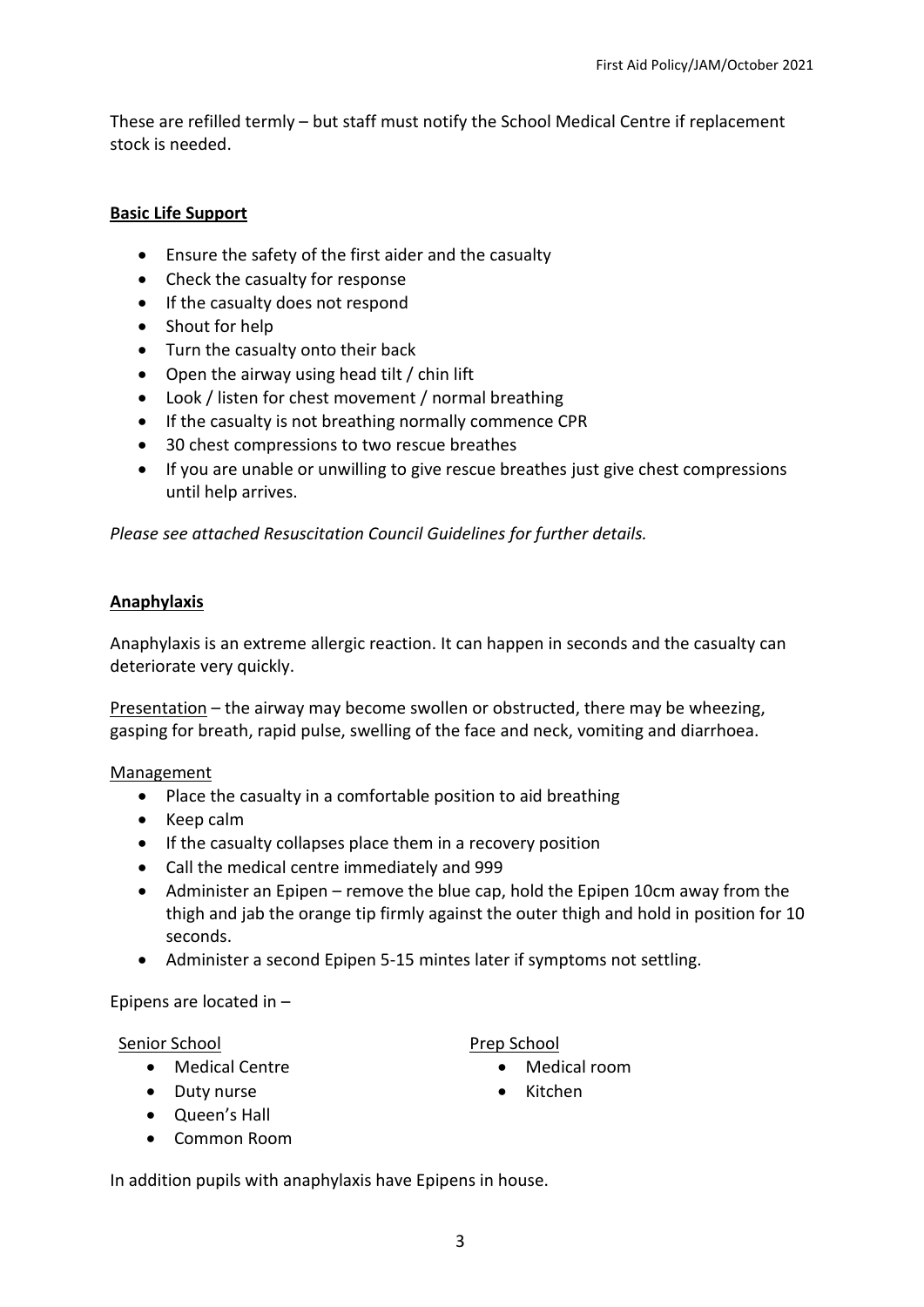# **Asthma**

This is a distressing condition in which the muscles of the air passages go into spasm and constrict, making breathing (particularly breathing out) difficult. Asthma attacks can be triggered by an allergy, or nervous tension. Often there is no obvious cause. Many sufferers may be prone to sudden attacks at night.

Regular asthma sufferers generally know how best to cope with an attack. They will usually carry medication in the form of a puffer. The majority of these act to dilate the air passages to ease breathing.

Recognition:

- Difficulty in breathing particularly breathing out
- Wheezing
- Distress and anxiety

Treatment:

- 1. Reassure and calm the casualty
- 2. Help them to sit down, leaning slightly forward and resting on a support. Ensure a good supply of fresh air.
- 3. If the casualty has medication let them use it.

Emergency asthma kits are located in the medical centre and all boarding houses.

## **Epilepsy**

This is a tendency to recurrent seizures that are a result of biochemical changes in the brain. There are many different types of epilepsy such as focal (Absence) seizures where there is a brief loss of consciousness or violent seizures known as Tonic Clonic where the body can go stiff followed by short sharp jerking actions.

## What to do when someone has a seizure

**Do:** 

- Ensure the area around the casualty is clear of furniture to avoid them harming themselves
- Place a cushion under their head, loosen their collar
- Time how long the jerking lasts
- When the convulsion has stopped place them into the recover position, monitoring their airway, by tilting the chin upwards
- Stay with them until they are fully recovered
- Be calmly reassuring

## **Don't:**

- Restrain their movements
- Put anything in their mouth
- Try to move them unless they are in danger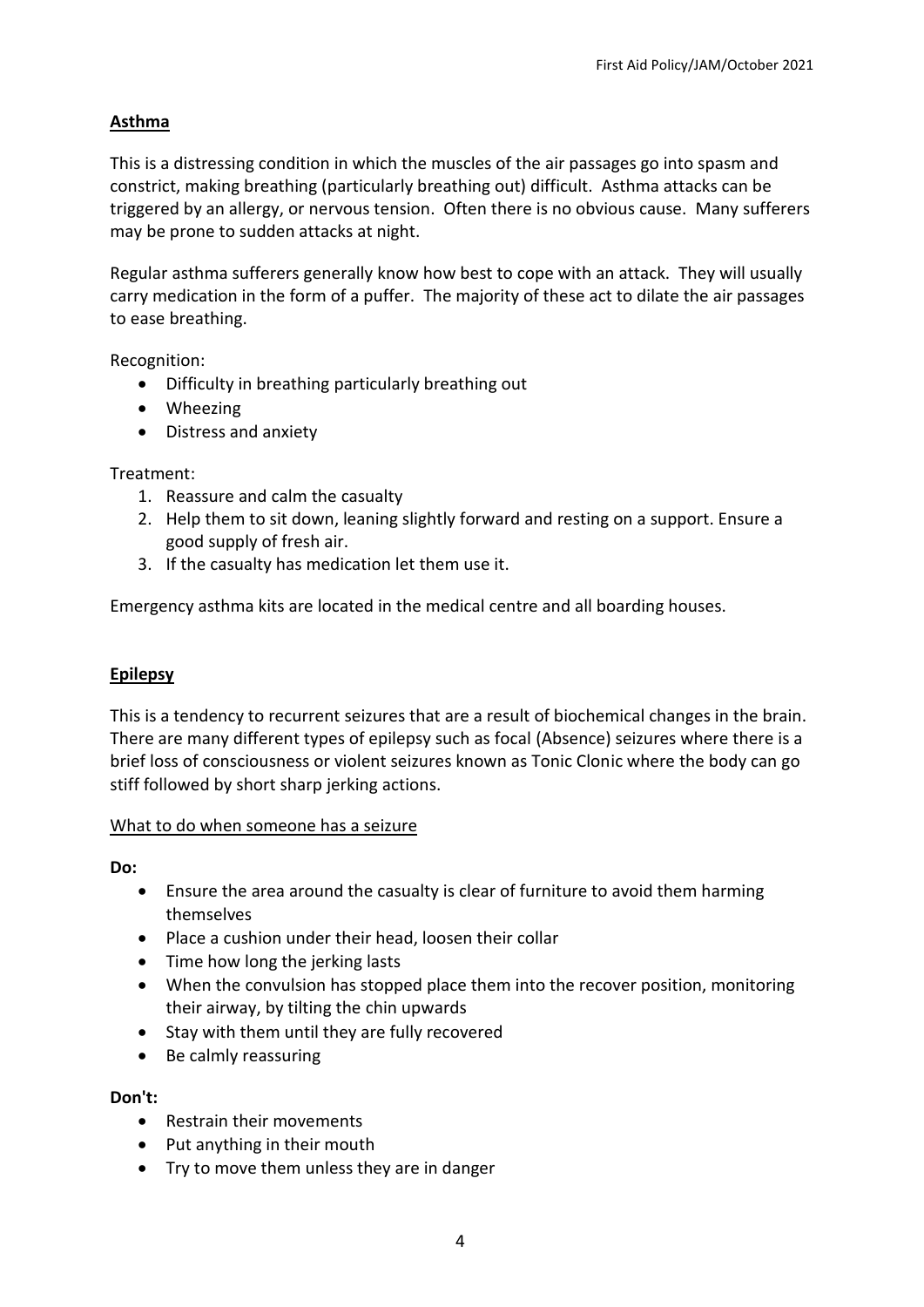- Give them anything to eat or drink until they are fully recovered
- Attempt to bring them round

Call the Medical Centre immediately.

#### **Diabetes**

Diabetes is the body's inability to regulate the concentration of sugar in the blood. Insulin which is produced by the pancreas controls the blood sugar level. Lack of insulin in the blood sugar increases causing hyper glycaemia and too little sugar causes hypoglycaemia.

#### **Hyperglycaemia (high blood sugar)**

Presentation -The casualty will present with increased thirst, passing lots of urine, feeling weak, abdominal pains and generalised aches, loss of appetite, nausea and heavy laboured breathing. May become unconscious.

Management – call the Medical Centre immediately. Encourage the casualty to drink lots of water. Monitor closely until help arrives. Call 999 if the casualty becomes unconscious.

#### **Hypoglycaemia (low blood sugar)**

Presentation – pounding heart, pale, cold and sweaty, muscle tremble, confusion, aggressive, may feel faint. May become unconscious.

Management – If conscious give the casualty a sugary drink, glucose tablets followed by biscuits or sugary snack. Call the medical centre immediately.

If unconscious give Hypostop – liquid glucose that can be administered to the inside of the casualty cheeks and gently massaged in from outside.

#### **Choking**

A foreign object sticking in the back of the throat may either block the throat or induce muscle spasm.

Recognition:

- Difficulty in speaking and breathing
- Blueness of the skin
- Signs from the casualty pointing to the throat or grasping the neck

Treatment:

- 1. Reassure the casualty. Bend them forward so that the head is lower than the chest.
- 2. Give up to five sharp blows to the back, between the shoulder blades with the flat of your hand.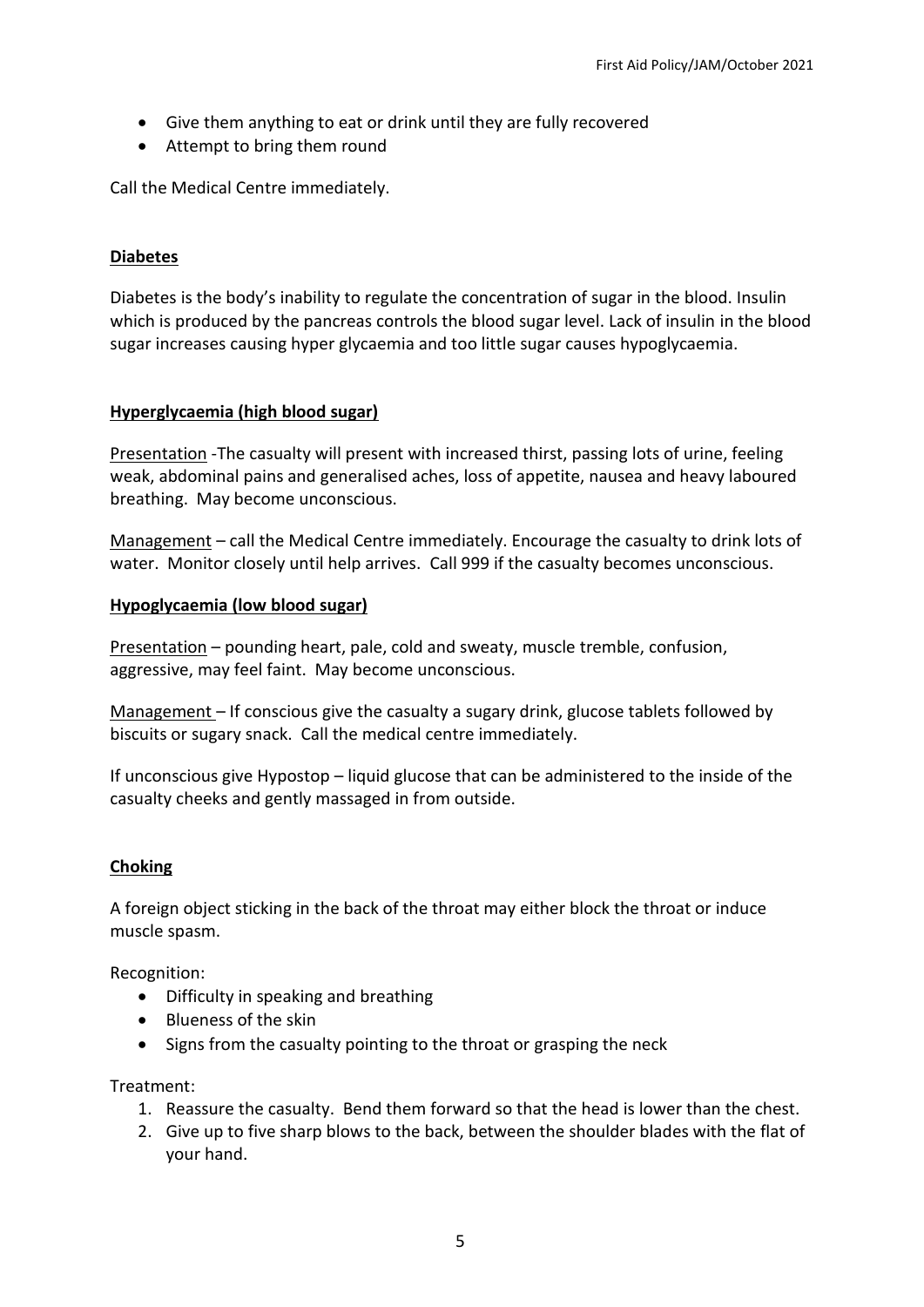- 3. If backslaps fail, try abdominal thrusts. Interlock your hands below the ribcage and pull sharply backwards and upwards. The sudden pull against the diaphragm compresses the chest and may expel the obstruction.
- 4. If this does not work try again four times and alternate with back blows.

## **Bleeding**

The first aider should control blood loss by applying pressure over the wound and raising the injured part

Take steps to minimise shock, which may be caused by extensive blood loss.

Protect the wound from infection and promote natural healing by covering it with a dressing.

Pay scrupulous attention to hygiene to protect yourself and the casualty

Treatment:

- 1. Wash your hands with soap and water
- 2. If the wound is dirty clean it by rising with running water
- 3. Pat dry with a sterile swab
- 4. Cover the wound with sterile gauze and secure with adhesive dressing.

Foreign bodies:

Objects that are embedded in the wound should not be removed as this may cause further bleeding and tissue damage

#### **Fractures**

#### Treatment for closed fractures and dislocations

- To prevent movement at the site of injury
- Do not move the casualty until the injury has been secured
- To arrange removal to hospital maintaining comfortable support during transport
- Do not give the casualty anything to eat or drink

Treatment:

- Tell the casualty to keep still, and steady and support the injured part with your hands until it is immobilised
- For firmer support, secure the injured part of the to a sound part of the body
	- 1. *for the upper part of the body* support the arm against the trunk with a sling
	- 2. *for lower limb fractures* if removal to hospital will be delayed, bandage the sound leg to the injured one

#### Treatment for open fracture

To prevent blood loss, movement and infection –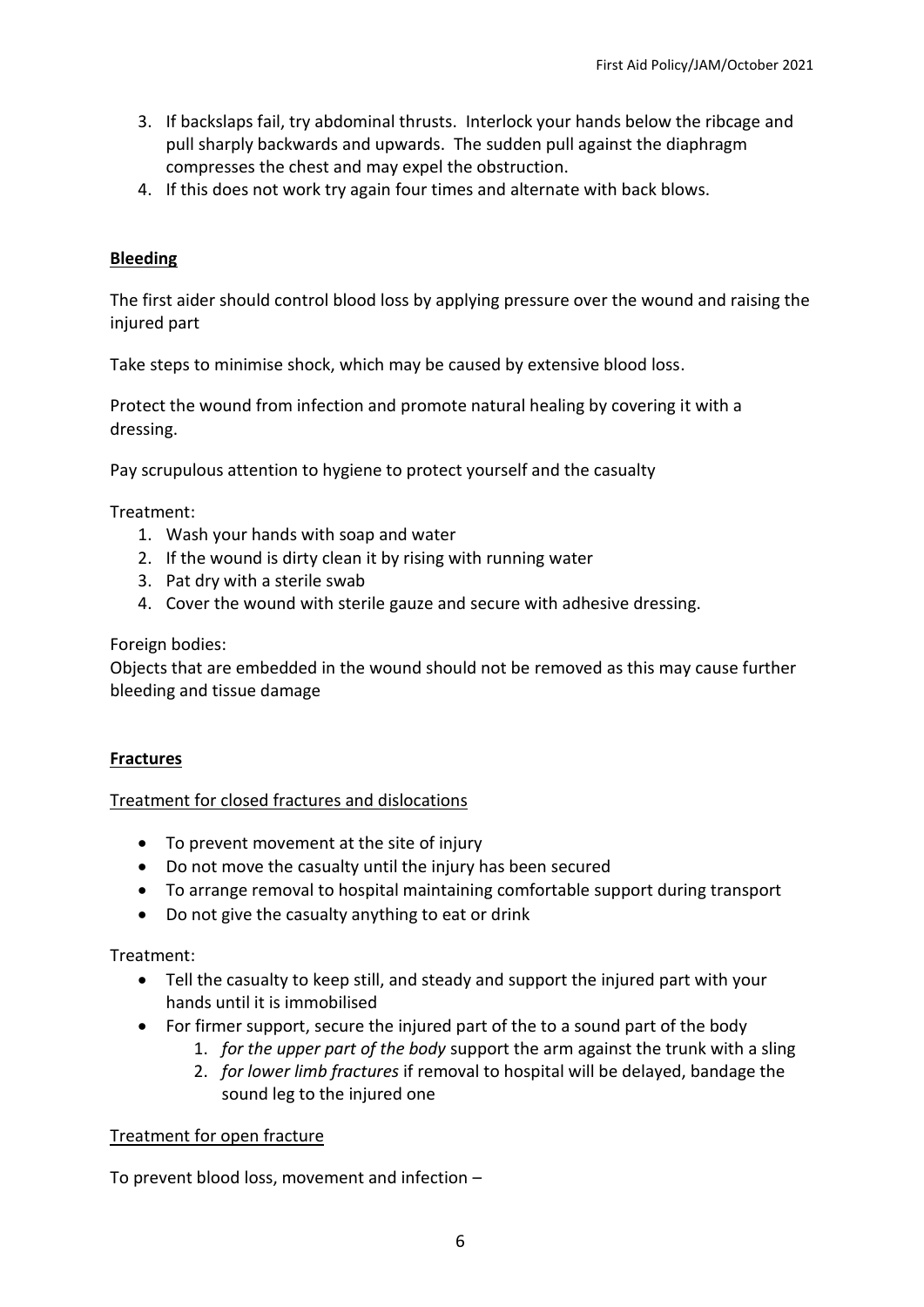- 1. steady and support the injured limb with your hands
- 2. Cover the wound with a sterile dressing and apply pressure to control bleeding. If bone is protruding, build up pads of gauze around the bone and bandage
- 3 Immobilise as for a closed fracture and keep elevated

## Treatment for soft tissue injuries

Sprains, strains and deep bruising are all initially treated following RICE

- **R** rest the injured part
- **I** Apply ice
- **C** Compress the injury
- **E** Elevate the injured part

# **Shock**

Shock can develop when the heart pump fails to do its job so that the pressure of the circulating blood is reduced. The most common type of shock is a heart attack. Shock can also happen when the volume of fluid circulating around the body is reduced. External or internal bleeding is an example. The body responds by withdrawing the blood supply from the surface to the core of the body.

Recognition:

- A rapid pulse
- Pale grey skin
- Sweating, cold clammy skin

# Treatment:

- 1. Treat any cause of shock you can remedy
- 2. Lay the casualty down, keeping the head low
- 3. Raise and support his leg
- 4. Loosen tight clothes
- 5. Keep the casualty warm
- 6. Check breathing

## **Burns**

Treatment:

- 1. Flood the injured part with cold water for about 10 minutes to stop the burning and relieve the pain. If there is no water any cold harmless drink will do.
- 2. Gently remove any jewellery, watches or constricting clothes from the injured area before it begins to swell
- 3. Cover the area with a sterile dressing.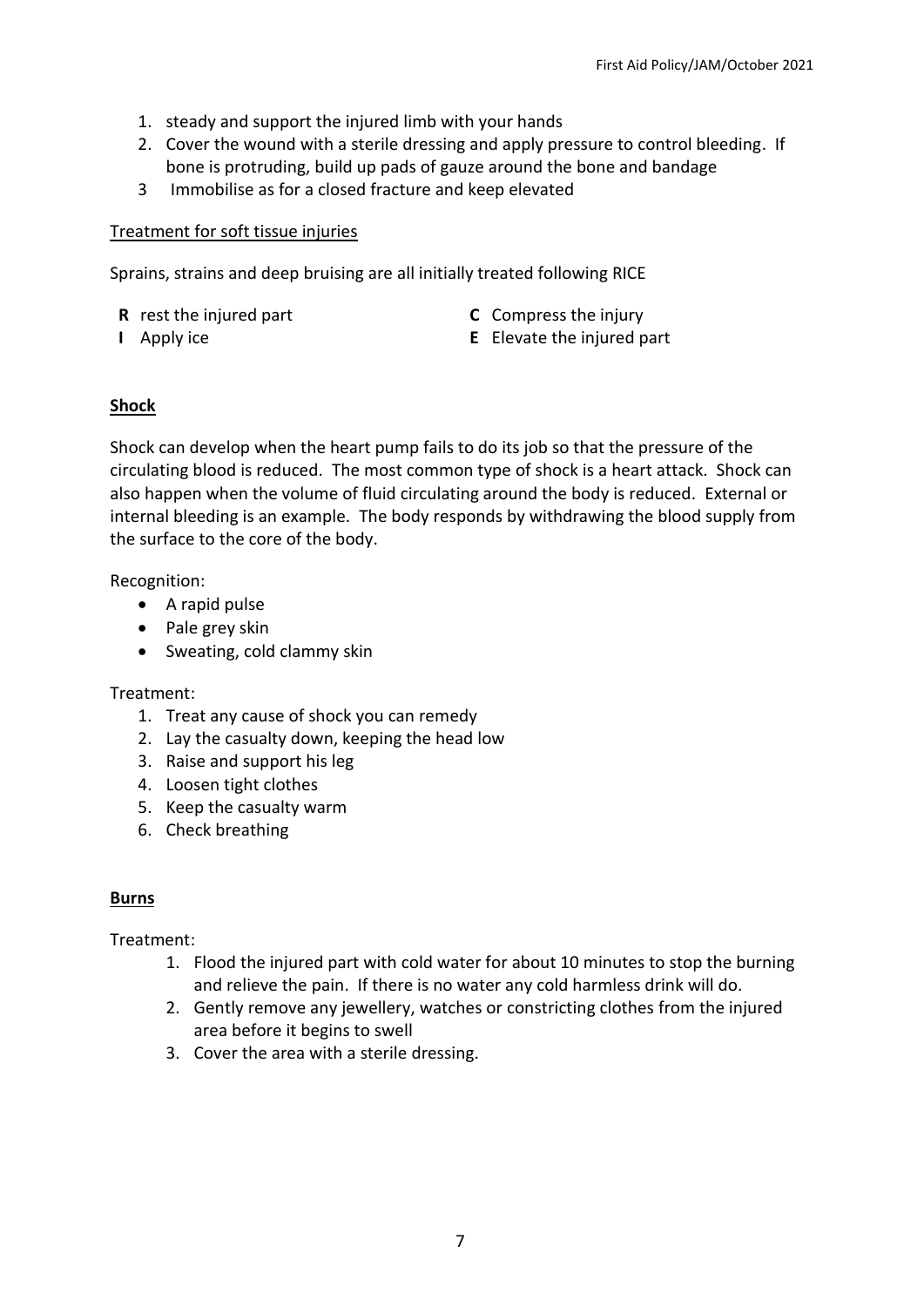#### **Dental Issues**

In the event that a pupil requires emergency dental care they can be seen and assessed by the duty nurse who will liaise with duty GP and Sedbergh Dental Practice. If a dental injury occurs out of hours ie after 5.30 pm or at weekends, appointments can be made via The Sedbergh Dental Practice on 015396 20626 and following the automated instructions for private patients.

#### **Head Injuries**

#### Prep School Non-Sporting Head Injuries Policy

If a child sustains a head injury at School the injured child must be seen and assessed as soon as possible by either the Matron or Nurse on duty. If the collision involves more than one child, all the children involved need to be seen and assessed.

The Matron/Nurse will document the mechanism of injury, the symptoms that the child presents with and will provide written documentation for the parents of the child if they are a day pupil (see Appendix A). If they are a boarder then the Housemaster/mistress should be informed.

Head injury instructions will be provided to parents/house staff and a sticker given to the child to highlight to all staff that they have sustained a head injury that day.

Parents must be informed of the event as soon as it is possible to contact them.

## *Please note that head injury sustained during sporting events must follow the RFU concussion protocol.*

## **First Aid Training**

First Aid at Work Training is arranged by medical staff and advertised to all staff members. Department heads need to ensure that their staff have up to date first aid certificates.

#### **First Aid at Work Certificate Holders at October 2021**

|                 | <b>Expiry Date</b> |                                      |  |
|-----------------|--------------------|--------------------------------------|--|
| Dee Adamson     | May 2022           | School Counsellor                    |  |
| Rachel Adamson  | March 2024         | Prep School (paediatric first aider) |  |
| Luke Allwood    | <b>March 2022</b>  | <b>Bursary</b>                       |  |
| Jordan Annett   | October 2024       | РE                                   |  |
| Mark Appleton   | May 2023           | <b>Physics</b>                       |  |
| Victoria Austin | February 2024      | Prep School                          |  |
| Chris Baden     | November 2022      | <b>Driver</b>                        |  |
| Deborah Baines  | <b>March 2024</b>  | Prep School (paediatric first aider) |  |
| Nick Beaumont   | May 2022           | <b>Catering Manager</b>              |  |
| Kirsten Bentley | May 2024           | <b>SSDL</b>                          |  |
| Laura Bolton    | November 2021      | Art                                  |  |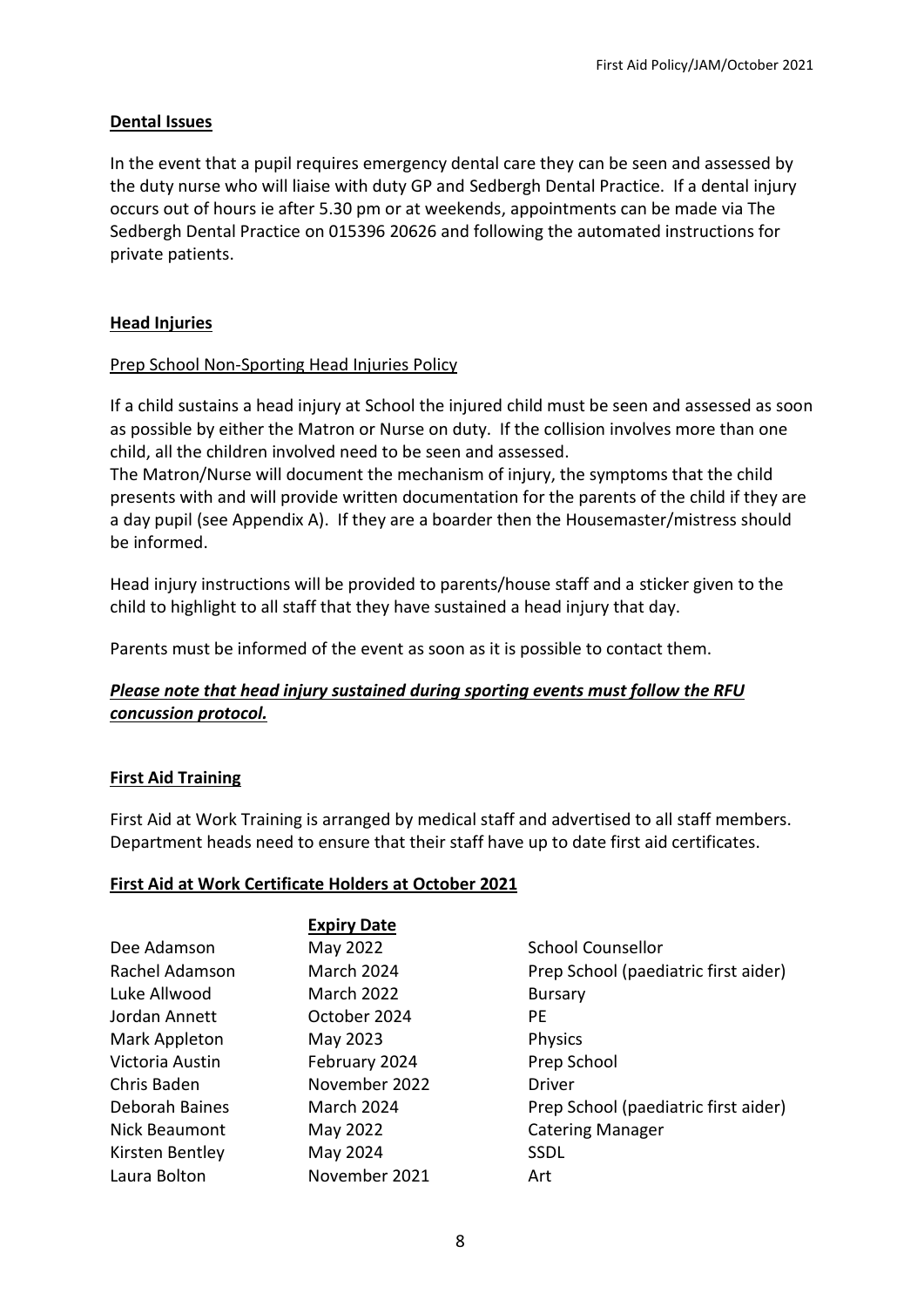Rupert Bunday October 2022 Prep School Jack Butterworth November 2021 Driver Nicola Cann October 2022 Chemistry Miranda Campbell June 2022 Prep School Alison Cartwright May 2023 School House Richard Caunt May 2024 Volunteer Claire Chatterley February 2024 Prep School Mike Chatterley February 2024 Prep School Hayley Christy March 2022 EAL/Robertson Cathy Clark May 2023 Carus Ben Close May 2022 Bursary Ben Collins October 2022 OS Club Peter Coke October 2024 PE/School House Mel Corrigan October 2022 Learning Support James Coulton **Coulton** October 2024 **Rugby** Rebekah Dallas February 2024 Prep School Nick Davey October 2024 PE/Hockey Ronan Davis **March 2024** History Jason Duffy November 2022 SSDL David Fawcett November 2022 Cleaning Theresa Fleuchar May 2024 Winder Kath Follett **November 2021** Prep School Rupert Follett **November 2021** History Sam Frank November 2022 Grounds Nick Goligher February 2024 Prep School Richard Gorst **June 2022** Prep School Sarah-Charlotte Hale October 2024 Robertson Jane Hayward March 2022 Powell Erin Higginson February 2024 Prep School Rebecca Holmes March 2024 Physics Lindsay Hoskin February 2024 Prep School Phil Hoskin June 2022 Prep School Alistair Hurst November 2022 Biology/Winder Abi Kennedy March 2022 Art Ellie Kerr May 2024 Prep School Peter Klizsat November 2022 Maintenance Monika Kinder May 2022 Marshall AHSM Jaclyn Leach March 2024 PE/Carus Iwan Lewis May 2024 Mathematics Chris Mahon October 2024 PE/Winder Olivia Marsh February 2024 Prep School Margie McVoy Movember 2021 Bursary/Hart Nicky Millington May 2024 SSDL Nicole Malloy October 2024 Carus/Business Studies

Matt Foxwell March 2024 Prep School (paediatric first aider) Elaine Lewis **COLOGET 10022 Agric & Learning Support** Angela Mason March 2024 Prep School (paediatric first aider)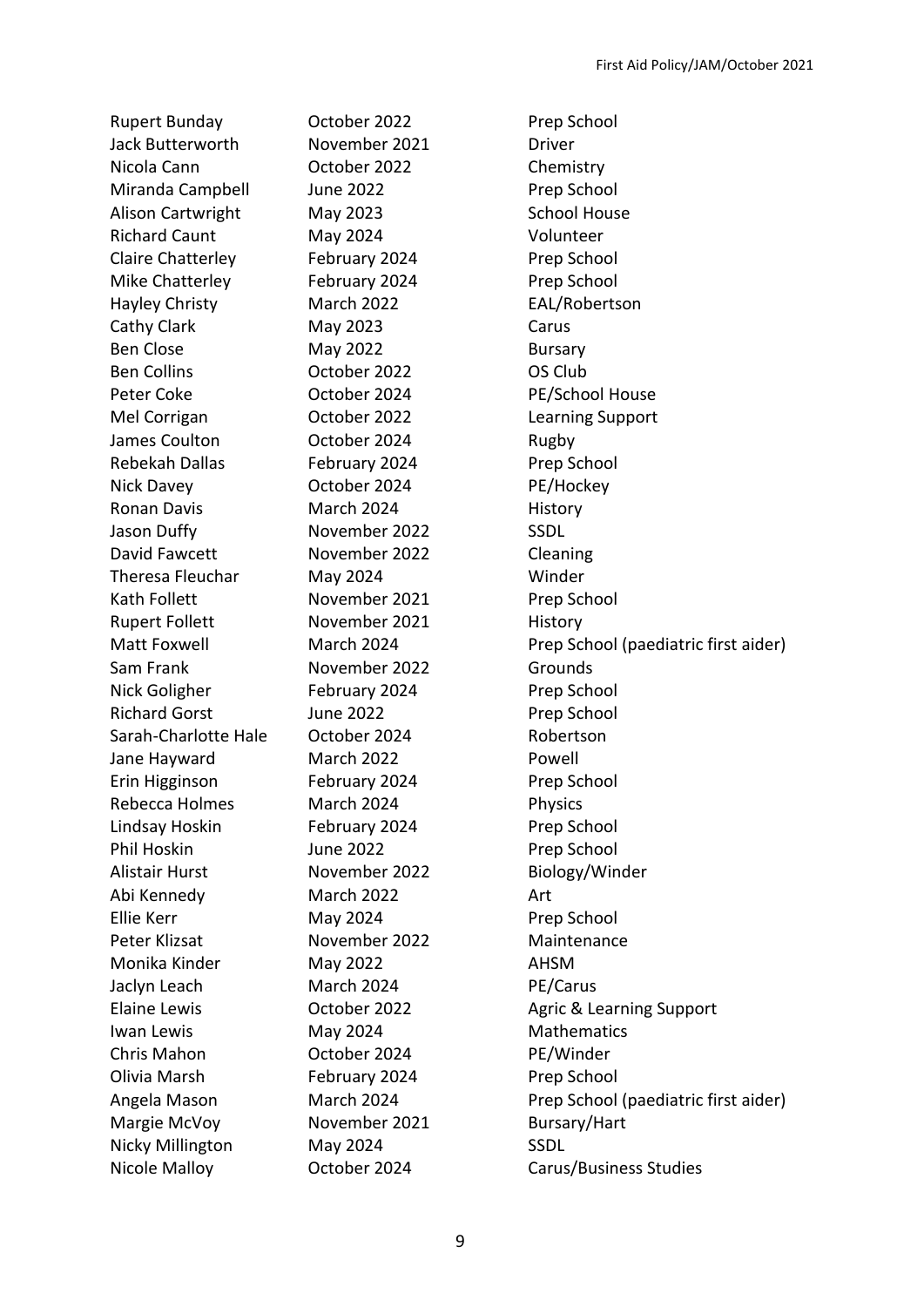James Morgan March 2022 Geography & History Maggi Morris May 2023 Driver Simon Mulholland Cotober 2024 Rugby/Evans Liz Newman February 2024 Prep School Will Newman February 2024 Prep School Peter Noke May 2022 Music Rosie O'Neill May 2023 Prep School Susan Perkin March 2024 Prep School Howard Pimblett May 2024 Biology Philippa Prall **November 2021** History Julia Rollings **June 2022** Prep School Helen Rowland March 2024 Geography Will Scarr May 2024 Design Donna Smith March 2024 Estates Jake Stead July 2022 Prep School Gemma Suttle May 2024 Marshall Manager Channel Maxine Sweeting May 2022 Music Alan Toward October 2024 PE/Hart Jane Tulloch October 2022 Relief AHSM Sam Twyford March 2022 Sedgwick Charles Vereker February 2024 Prep School Sam Walker **Communist Controller 2024** PE Millie Westall November 2021 Chemistry/Lupton Neville Woodfine November 2022 Driver Flor Zappulla October 2024 Hockey

# **Pre Hospital Immediate Care in Sport (RFU)**

Justine Mahon (Nurse Manager) Level 3 Nils Kilgren (Physiotherapist) Level 2 Roz Helstrip (School Nurse) Level 2

#### **Lifesaving Certificates as at August 2021**

| <b>NAME</b>           | <b>DATE OF EXPIRY</b> |
|-----------------------|-----------------------|
| Victoria Austin       | 01/03/23              |
| <b>Rupert Bunday</b>  | 19/10/21              |
| Miranda Campbell      | 01/03/23              |
| <b>Hayley Christy</b> | 17/04/23              |
| Peter Coke            | 19/10/21              |
| <b>Rose Collett</b>   | 19/10/21              |
| <b>Ronan Davies</b>   | 17/04/23              |
|                       |                       |

Kirsty Stock March 2024 Prep School (paediatric first aider) Emma Willoughby March 2024 Prep School (paediatric first aider)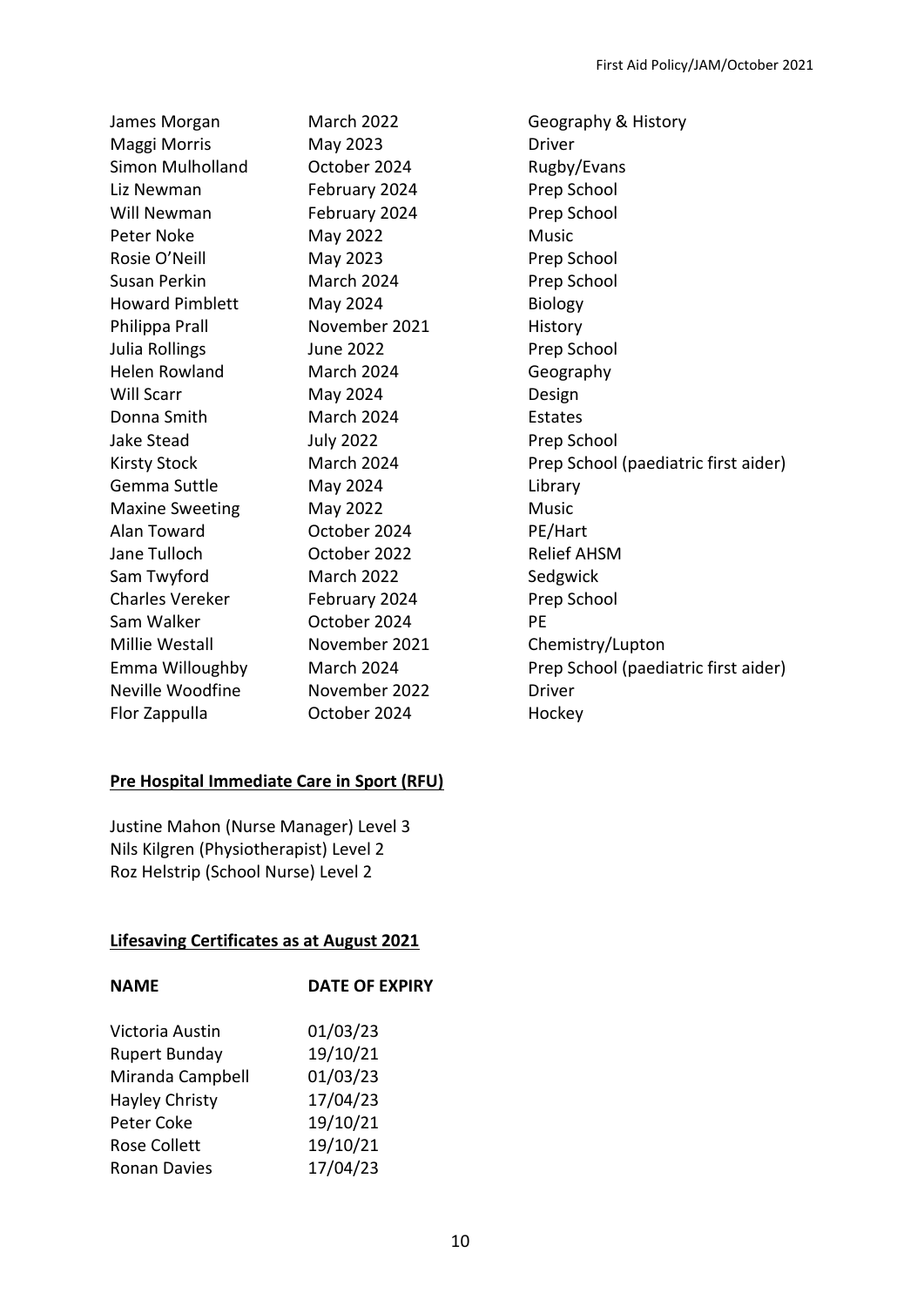| Kath Follett            | 01/03/23 |
|-------------------------|----------|
| Matt Foxwell            | 01/03/23 |
| Nick Goligher           | 01/03/23 |
| <b>Richard Gorst</b>    | 01/03/23 |
| <b>Tracey Gunning</b>   | 17/04/23 |
| Jane Hurst              | 17/04/23 |
| Jaclyn Leach            | 17/04/23 |
| James Lister            | 17/04/23 |
| Ellen Morgan            | 17/04/23 |
| <b>Simon Mulholland</b> | 17/04/23 |
| Rosie O'Neill           | 01/03/23 |
| <b>Stuart Oliver</b>    | 19/10/21 |
| <b>Tom Robinson</b>     | 19/10/21 |
| Julia Rollings          | 01/03/23 |
| Helen Rowland           | 17/04/23 |
| Danny Seddon-Roberts    | 17/04/23 |
| David Smith             | 19/10/21 |
| <b>Martin Speight</b>   | 19/10/21 |
| Jake Steade             | 01/07/22 |
| Alan Toward             | 17/04/23 |
| Charles Vereker         | 01/03/23 |
| lain Winterbottom       | 17/04/23 |

## Appendix

<http://www.resus.org.uk/pages/bls.pdf>

Updated: October 2021 Next Review: August 2022

Justine Mahon Nurse Manager